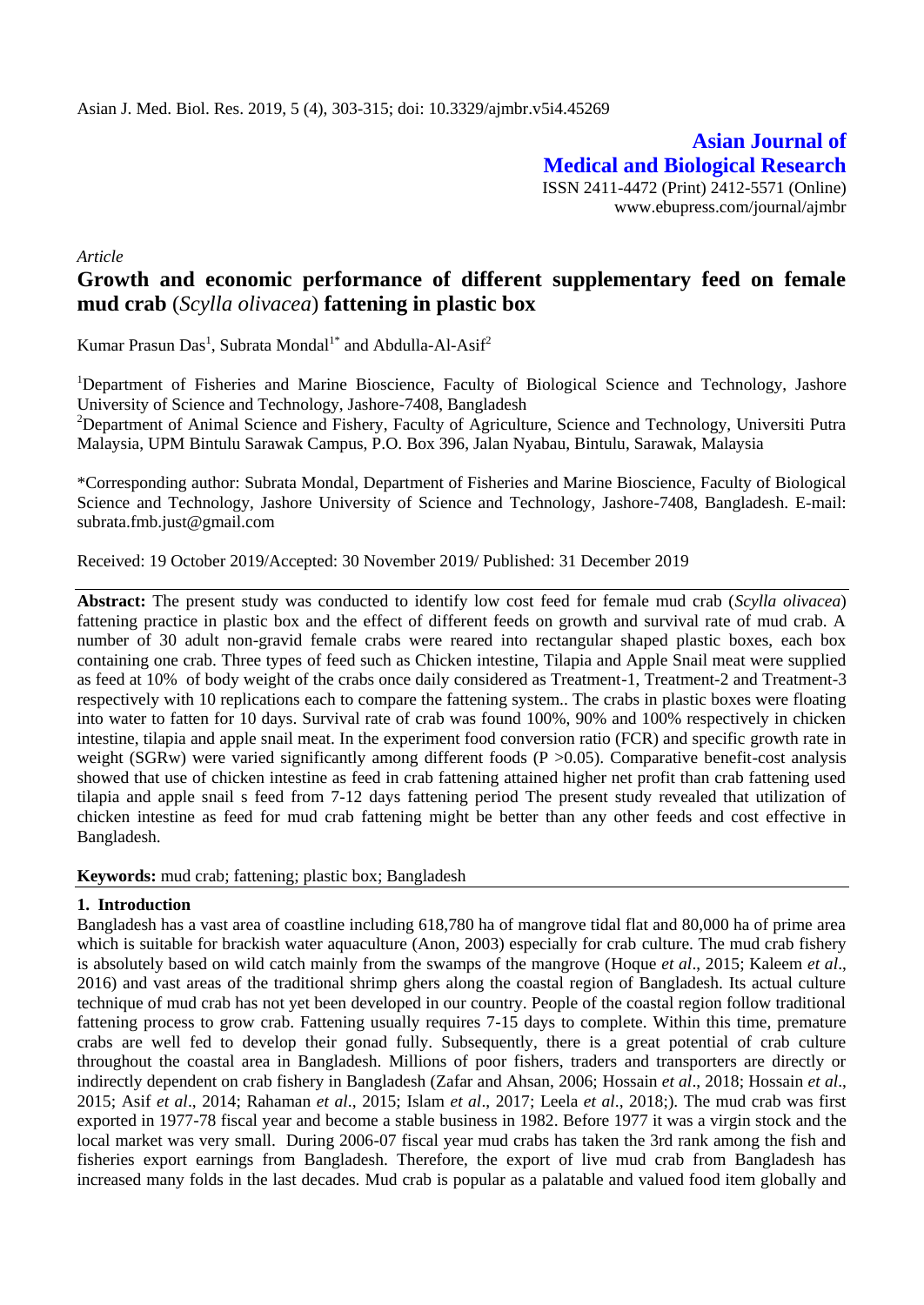the most popular and costly sea foods in the South-East Asian countries (Chandra *et al*., 2012). It also has a good nutritional value. It contains, on a wet weight basis, 15-25 percent protein, 1 percent fat and 2-3 percent minerals (Huq *et al.,* 2015). The mud crab (*Scylla* sp.) trade, a high-value export fishery encompassing nearly 23 countries throughout the world. China is the single largest crab importer from Bangladesh. Crab is also being exported to Malaysia, Indonesia, Taiwan, Japan, Singapore, Korea, the US, Myanmar and some European countries. Also there is a rising market for mud crab meats as a value added product and frozen soft-shelled mud crab in U.S.A. (Keenan, 1999).Three kinds of crab culture, such as soft shell culture, hard shell culture and fattening of female mud crab are widely practiced in Bangladesh. Soft shell culture is highly labor intensive and thus expensive and unreasonable for most of the coastal farmer. Hard shell culture is comparatively easier but it is a long-time process. Crab fattening is a short time practice and very lucrative. It requires less investment, labor and area which make it affordable for a wide range of farmer. The female with fully grown gonad is opaque while the ones with less developed gonad are transparent and look orange in color. Female crabs with fully grown gonad are called fattened crab. Depot owners won't buy female crabs unless they are full of eggs and meat. A farmer can purchase an empty female with no eggs for 100-150 BDT and sell it when full of eggs and meat after a couple of weeks for 200-250 BDT a piece (Hossain *et al*., 2018). This is a very quick cultureventure of around 7-15 days; can be done in very small area of ponds. Normally several types of culture techniques are being widely used to culture the crab in south-western part of Bangladesh such as earthen pond culture, pen culture, cage culture etc. However, a new technology is practicing in crab fattening culture at southwest regions of Bangladesh and it is known as the plastic box method. Plastic box method is more effective than cage and pen culture methods since there is no cannibalism, thus survival rate is almost 100% in plastic box. Plastic box is reusable, cost effective and require less maintenance. This method has an additional advantage to harvest mature crab easily from the plastic box. Therefore, this experiment mainly focuses on fattening of female mud crab by giving three following different feeds that minimize the cost of the farmers. Three feeds were Broiler Chicken Intestine, Tilapia and Apple Snail and it content 11.78 ± 0.17 % (Jokanovic *et al*., 2014), 13.66 ± 2.19 % (Olopad*e et al*., 2016*)* and 10.67 ± 0.15 % (Obande *et al*., 2013 *)* crude protein respectively. In this system no cannibalism is occurred and crab can be fattened at demandable size within around 7-12 days providing feeding and other management. In this experiment, female mud crabs were fattened for 10 days. In addition, the present study also pointed out economic performance of female mud crab fattening practice. So far, the present investigation was undertaken to encounter the effect of different food types on female mud crab fattening in plastic box; to find out low cost feed for female mud crab (*Scylla* Sp.) fattening practice; and to evaluate the economic performance of female mud crab for each feed types during fattening.

#### **2. Materials and Methods**

#### **2.1. Study site and periods**

This study was conducted at Bahadurpur village of Kullya union near Budhhata bazar of Assashuni upazila of Satkhira district, Bangladesh during April 22, 2018 to May 1, 2018. The fattening period of female mud crab was 10 days (Figure 1).



**Figure 1. Map of the study area.**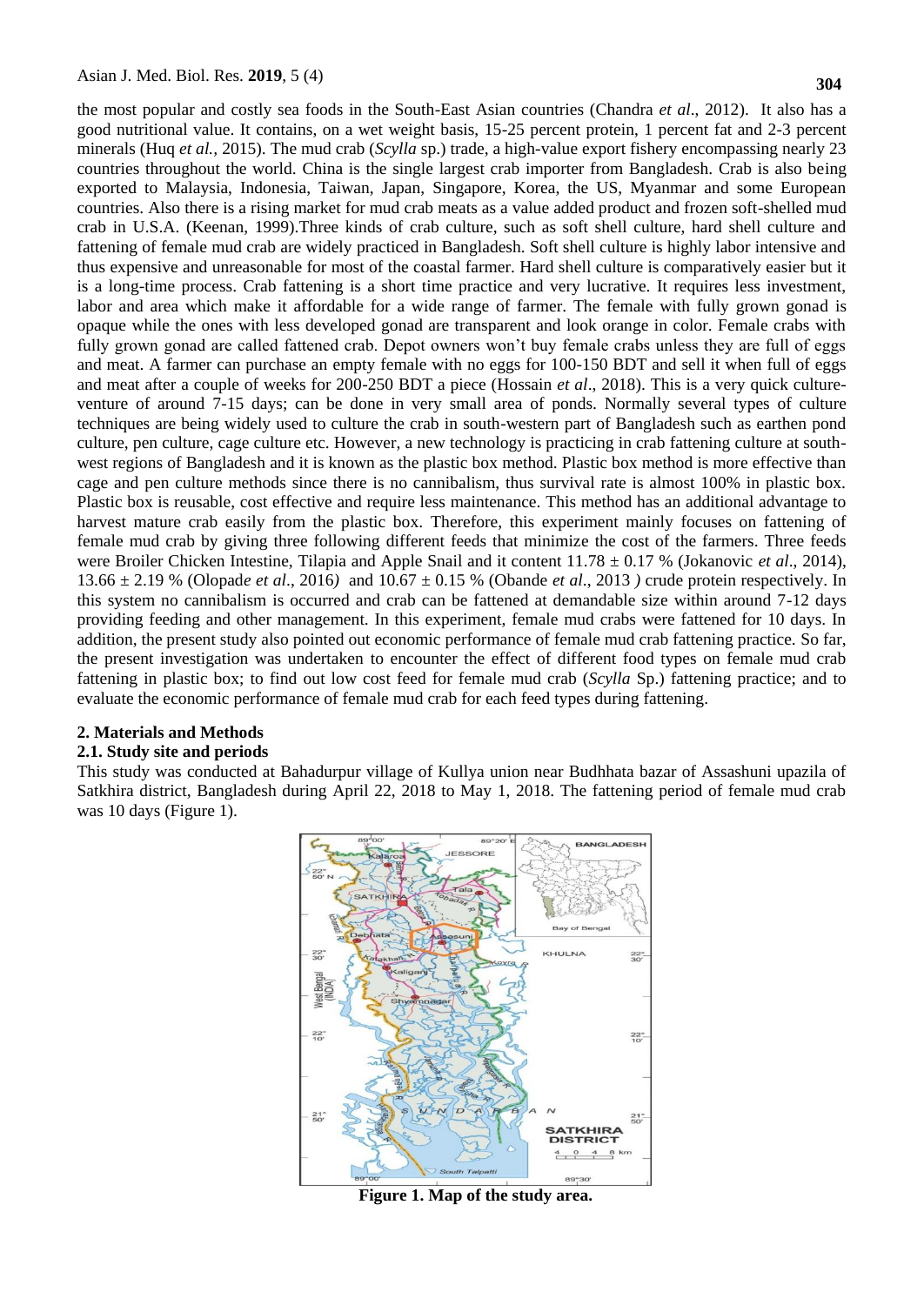### **2.2. Experimental setup and rearing design**

Three types of food (tilapia, snail meat, chicken intestine) were given at 10% of the body weight. There were 3 treatments in the experiment. Each treatment had 10 replications. 30 pieces of identical plastic box were used for the experimental trial. A total of 30 immature female mud crabs were brought from the local crab collectors (Table 1).

| Treatment no. | Box no. | Food type         | <b>Feeding rate</b> | Number of replication |
|---------------|---------|-------------------|---------------------|-----------------------|
| Treatment 1   | $-10$   | Chicken intestine | 10%                 | 10                    |
| Treatment 2   | $1-20$  | Tilapia           | 10%                 | 10                    |
| Treatment 3   | 21-30   | Apple snail meat  | 10%                 | 10                    |

## **Table 1. Layout of the experiment.**

### **2.3. Feeding**

Gut content of tilapia, shell of snail and food waste from the broiler chicken intestine were removed before feeding the crab. All food was chopped to match the desired amount for each treatment and was given as live food. Feed was given daily at the around 11:30 AM.

## **2.4. Measurement of water quality parameters**

Water quality parameters such as pH, salinity, temperature, DO were measured during stocking and every day at 11.30 AM during the study period. Water temperature, pH, salinity and DO were measured by thermometer, pH test kit (Bio pH) refracto-meter and titration method respectively.

## **2.5. Maturity test and harvesting**

Maturities were tested by traditional light method (sunlight or torch light) after 5 days and continued until gonad of female mud crabs developed fully.

## **2.6. Calculation**

### **2.6.1. Estimation of survival rate**

Survival rate was estimated in percentage using the formula (SR, %). The survival rates examined based on Jobling (1995).

### **2.6.2. Growth performance**

Growth performance of the mud crab was evaluated using the following parameters average weight gain, percent weight gain, Specific growth rate (SGR), measurement of the increase in carapace width (CW) and total weight gained (TWG) for the different weight groups of crabs was calculated based on Tacon (1990) and De Silva and Anderson (1995).

### **2.6.3. Calculation of total production**

The production of each treatment was determined by multiplying average weight (g) gained by the number of crab survived at the end of the experiment. Production was calculated by the following formula, Total production = Number of crab harvested  $\times$  mean final weight (g)

### **2.6.4. Feed utilization**

The following parameters were used to determine feed utilization by mud crab such as FCR, FCE.

**a. Feed conversion ratio (FCR)**

$$
FCR = \frac{Feed fed (dry weight)}{Live weight gain}
$$
  
**Efficiency (FCE)**  

$$
FCE = \frac{Live weight gain}{Feed fed (dry weight)}
$$

### **2.7. Economic analysis**

**b. Feed Conversion** 

To evaluate economic efficiency of the culture system, income and cost was compared. Gross revenue and net return were calculated according to Cholik and Hanafi (1992).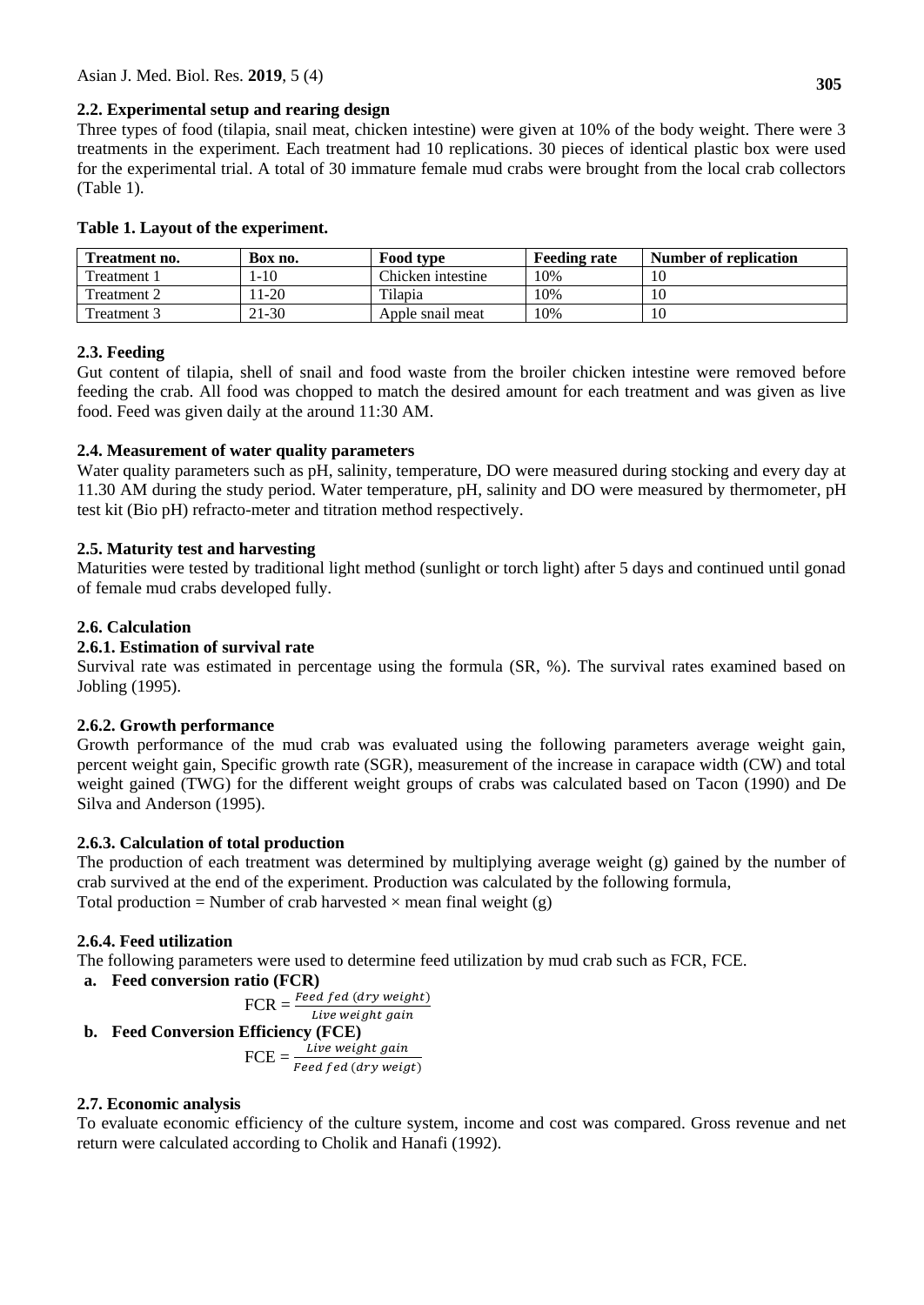#### **2.8. Statistical analysis**

All data were analyzed using SPSS (v.16) and Microsoft office excel packages (Office 2013). One-way analysis of variance (ANOVA) was applied to find significant differences between treatments with respect to survival rate and growth rates. Pearson's Correlation was done to find out relationship between survival rate and production.

#### **3. Results and Discussion**

#### **3.1. Water quality**

#### **3.1.1. Water temperature**

Throughout the trial period water temperature fluctuated between 28.4  $\degree$ C to 32.7  $\degree$ C while the highest temperature was documented on April 24, 2018 and the lowest temperature was recorded on April 28, 2018.The mean temperature of water was noted  $30.42 \pm 1.29$  °C during the trial period (Table 2 and Figure 2).

| Water quality parameter   | <b>Maximum</b> | <b>Minimum</b> | Average (average $\pm$ se) | <b>Acceptable range</b> |
|---------------------------|----------------|----------------|----------------------------|-------------------------|
| pH                        | 8.1            | 77             | $7.89 \pm 0.17$            | $4-9$                   |
| Salinity (ppt.)           | 19.3           | 17.1           | $18.29 \pm 0.71$           | $10-35$                 |
| Temperature $(^{\circ}C)$ | 32.7           | 28.4           | $30.40 \pm 1.21$           | 21-35                   |
| DO(mg/l)                  | 8.3            | 7.8            | $8.16 \pm 0.23$            | >4                      |

**Table 2. Water quality parameters variation during mud crab fattening practice.**



**Figure 2. Temperature fluctuation during mud crab fattening practice.**

### **3.1.2. Salinity**

The salinity of the trial pond water varied between 17.1 ppt. to 19.3 ppt. Salinity was fluctuated due to rainfall and evaporation by sunlight. The highest value was observed on April 27, 2018 and lowest value was recorded on April 25, 2018. The average value of salinity of water was documented as  $18.29 \pm 0.75$  ppt (Figure 3).



**Figure 3. Salinity variation during mud crab fattening practice.**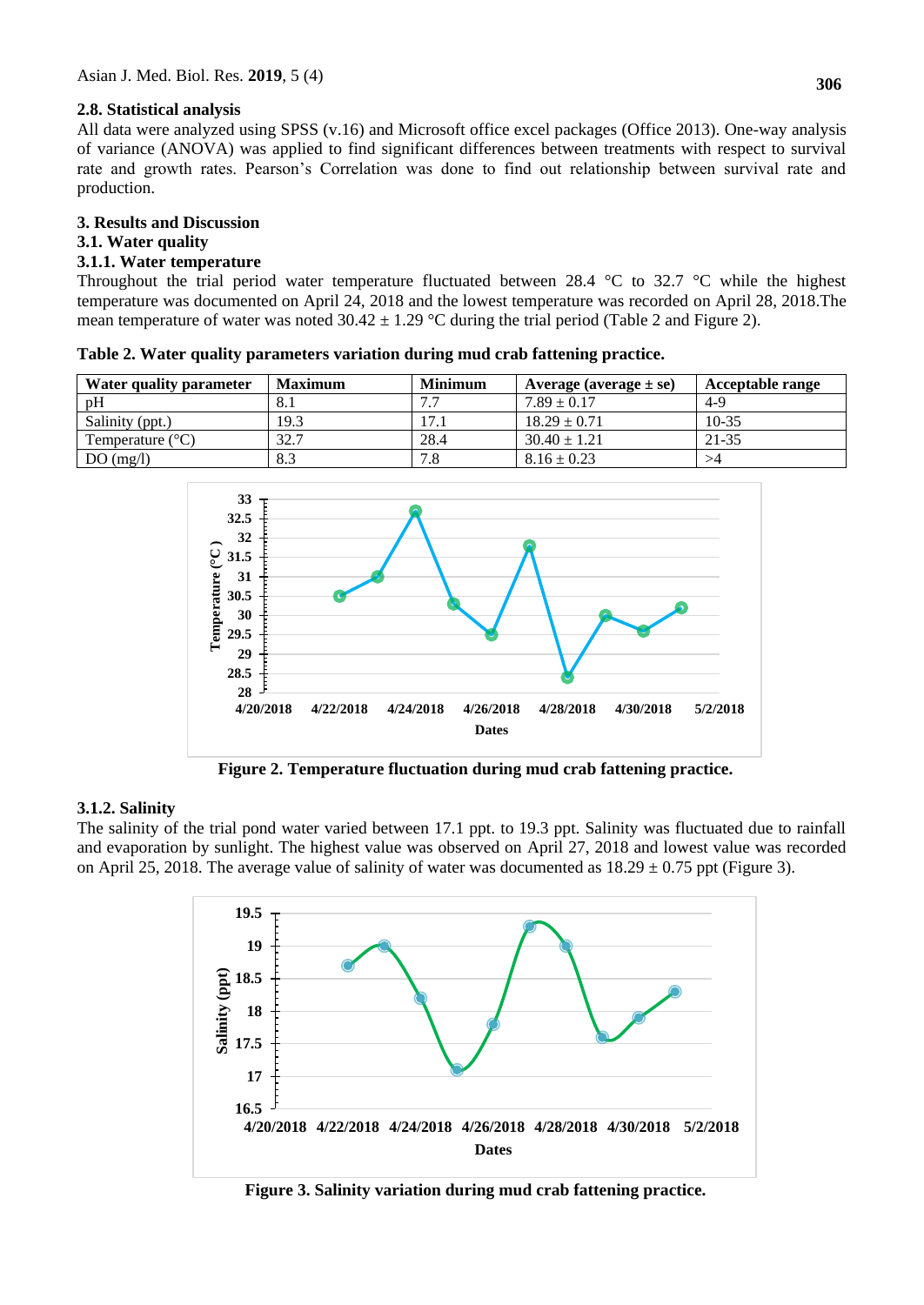### **3.1.3. Water pH**

The pH values of trial pond water ranged from 7.5 to 8.5 with a mean value of 7.96  $\pm$  0.39. The highest value of pH was recorded on April 29, 2018 and the lowest value of pH was documented on April 23 and 24, 2018 (Figure 4).



**Figure 4. pH variation during mud crab fattening practice.**

#### **3.1.4. Dissolved oxygen**

Dissolved oxygen content of water varied from 7.8 mgl<sup>-1</sup> to 8.3mgl<sup>-1</sup> during the fattening period. The peak value was documented on April 25 and 26, 2018 and the lowest value was documented on April 28, 2018. The mean value was  $8.14 \pm 0.26$  mg/l and the variation of DO were within acceptable range for mud crab fattening (Figure 5).



**Figure 5. Dissolved Oxygen variation during mud crab fattening practice.**

#### **3.2. Survival rate**

At the end of the experiment treatment 1 and treatment 3 were signified 100 % survival rate while treatment 2 was 90% survival rate. Average survival rate was  $96.67 \pm 5.77$  % (Table 3).

| Table 3. Variation of survival rate (%) of crab among different treatments. |  |  |  |  |  |  |  |  |
|-----------------------------------------------------------------------------|--|--|--|--|--|--|--|--|
|-----------------------------------------------------------------------------|--|--|--|--|--|--|--|--|

| <b>Experiment</b>     | No. of stocked   | No. of harvested | Survival rate $(\% )$ |
|-----------------------|------------------|------------------|-----------------------|
| Treatment 1           | 10               |                  | 100                   |
| Treatment 2           | 10               |                  | 90                    |
| Treatment 3           | 10               |                  | 100                   |
| Average survival rate | $96.67 \pm 5.77$ |                  |                       |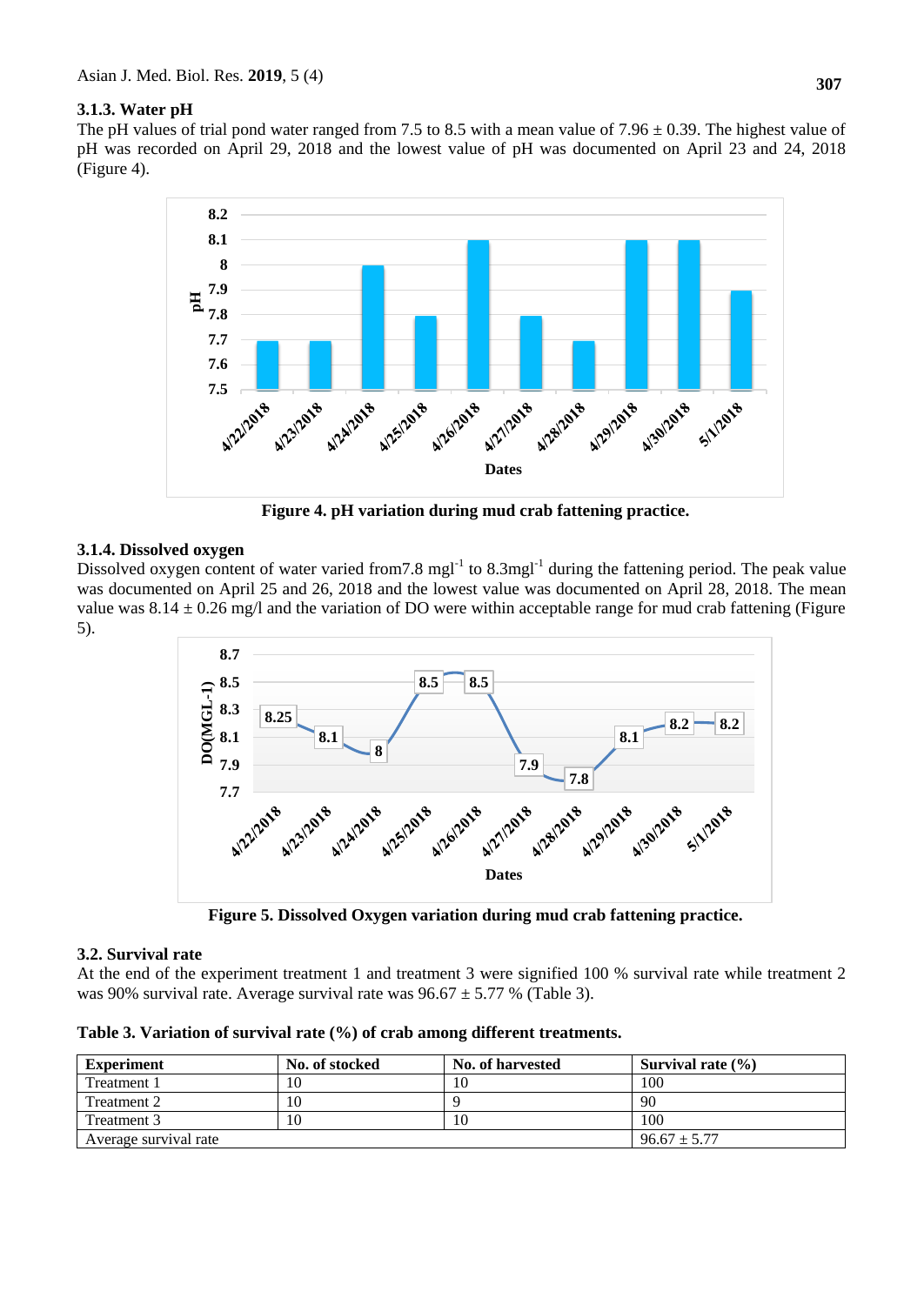#### **3.3. Growth performance**

In the present study, growth performance of female mud crab was being investigated against three treatments. The initial weight and final weight significantly different among the treatments (P<0.05) in this trial.

#### **3.3.1. Weight gain**

Average weight gain of mud crab (*Scylla olivacea*) fattening practice were  $19.14 \pm 2.67$ ;  $13.29 \pm 2.03$  and 18.68 ± 1.94 for treatment 1, treatment 2 and treatment 3 respectively. Average weight gain was 17.04 ± 3.25Treatment 1 (Chicken intestine) indicated highest average weight gain than other two feeds in crab fattening practice of 10 days (Figure 6).



**Figure 6. Variation of weight gain by different feeding trial.**

#### **3.3.2. Weight gain percentage**

Weight gain percentage was observed and noted as 9.59%; 6.78% and 8.89% for treatment 1, treatment 2 and treatment 3 respectively. Average weight gain percentage  $8.64 \pm 1.24\%$ . Treatment 1 (chicken intestine) exhibited highest percent weight gain (Figure 7).



**Figure 7.Variation of percent weight gain in different treatment.**

#### **3.3.3. Growth rate**

Growth rate per day was recorded as following 1.91, 1.33 and 1.87 of treatment 1, treatment 2 and treatment 3 correspondingly. Among three feeding trial treatment 1 showed the highest growth rate  $(1.91 \text{ gday}^{-1})$  and treatment 2 showed the lowest growth rate (1.33 gday<sup>-1</sup>). Average growth rate was recorded 1.70  $\pm$  0.32 gday<sup>-1</sup> (Figure 8).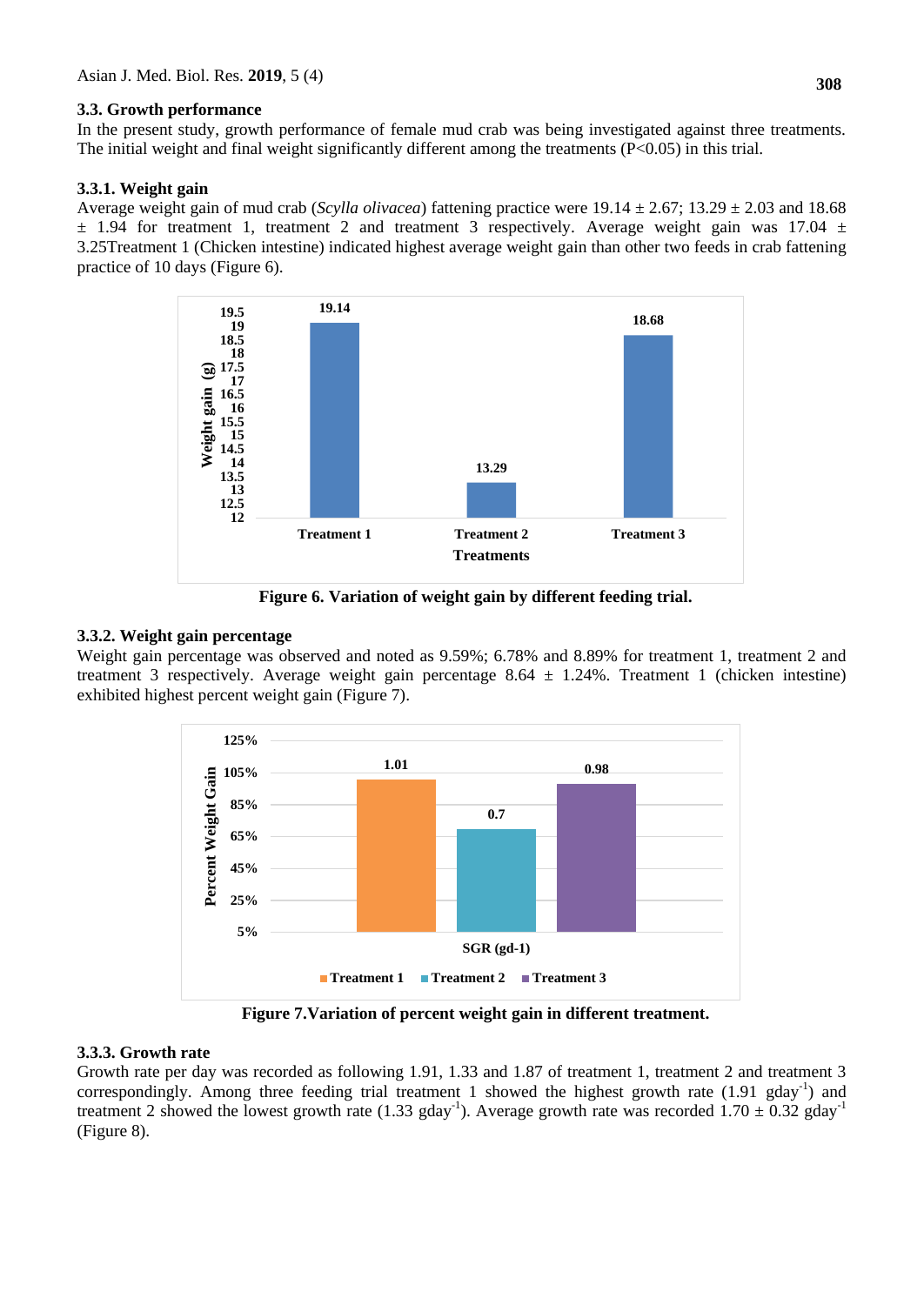

**Figure 8. Variation of growth rate.**

## **3.3.4. Specific growth rate (SGR)**

There is no alteration in carapace length and carapace width was observed in initial and final stage (Table 4). As a result, specific growth rate of crab for carapace length or width (SGRCLW) was zero.

|  | Table 4. Carapace length variation. |
|--|-------------------------------------|
|  |                                     |

| <b>Treatment types</b> | <b>Minimum carapace</b><br>length (mm) | <b>Maximum carapace</b><br>length (mm) | Average carapace length<br>$(\pm sd)$ (mm) |
|------------------------|----------------------------------------|----------------------------------------|--------------------------------------------|
| Treatment 1            | 83                                     |                                        | $100.45 \pm 9.01$                          |
| Treatment 2            | 89                                     | 109                                    | $100.20 \pm 6.37$                          |
| Treatment 3            | 89                                     | 108                                    | $99.60 \pm 5.67$                           |

## **3.4. Total production**

In the experiment highest production (1981.6g) was obtained from treatment 1 whither chicken intestine was used as diet. Treatment 2 where tilapia was used as diet showed lowest production (1739.88g). Average total production was 1897.16 g (Table 5).

|  | Table 5. Variation of total production throughout different treatments. |  |  |
|--|-------------------------------------------------------------------------|--|--|
|  |                                                                         |  |  |

| <b>Kinds of treatment</b>   | Average final weight $(g)$ | No. of crab harvested | Total production (kg) |
|-----------------------------|----------------------------|-----------------------|-----------------------|
| Treatment 1                 | $198.16 \pm 11.68$         | 10                    | 19.82                 |
| Treatment 2                 | $193.32 \pm 13.18$         |                       | 17.40                 |
| Treatment 3                 | $197.90 \pm 12.20$         | 10                    | 19.70                 |
| Mean total production $(g)$ |                            |                       | $18.98 \pm 1.36$      |

## **3.5. Feed utilization**

### **3.5.1. Food conversion ratio (FCR)**

In the study FCR of the three treatments were obtained as 9.54; 13.90 and 9.90 for treatment 1, treatment 2 and treatment 3 respectively. FCR was significantly higher in treatment 2 (tilapia) and treatment 1(chicken intestine) exhibit lowest FCR (Figure 9). FCR was highly significant  $(p<0.001)$  among the treatments.



**Figure 9. Variation in FCR for different feed.**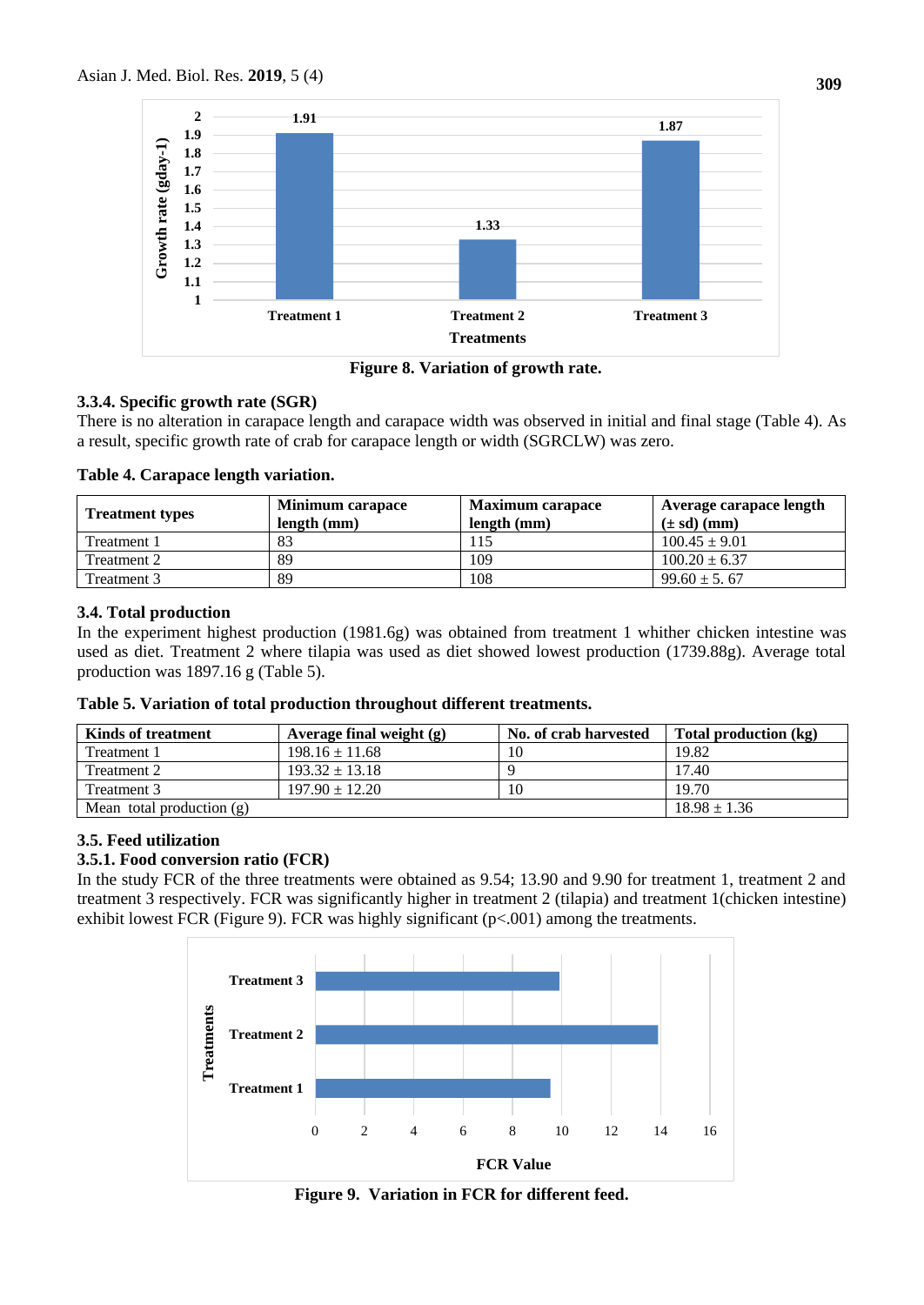**3.5.2. Food conversion efficiency (FCE)**

FCE of the three treatments were obtained as 0.106; 0.073 and 0.101 for treatment 1, treatment 2 and treatment 3 respectively. FCE was significantly higher in treatment 1(chicken intestine) and treatment 2 (tilapia) showed lowest FCR (Table 6).

| abic v. Dhigight i CL vi unicignt iggu. |                      |                    |                   |  |  |  |
|-----------------------------------------|----------------------|--------------------|-------------------|--|--|--|
| <b>Treatment types</b>                  | Initial Weight $(g)$ | Final Weight $(g)$ | <b>FCE</b>        |  |  |  |
| Treatment 1                             | $180.28 \pm 9.78$    | $198.16 \pm 11.68$ | $0.106 \pm 0.012$ |  |  |  |
| Treatment 2                             | $182.67 \pm 12.20$   | $195.96 \pm 13.37$ | $0.073 \pm 0.010$ |  |  |  |
| Treatment 3                             | $184.12 \pm 12.40$   | $203.01 \pm 14.02$ | $0.101 \pm 0.011$ |  |  |  |
| Average FCE                             |                      |                    | $0.0933 \pm 0.01$ |  |  |  |

## **Table 6. Different FCE of different feed.**

#### **3.6. Relationship between survival rate and production rate**

The statistical analysis showed that the production rate was significantly  $(p<0.05)$  correlated with survival rate. It was positively correlated at 0.05% significance level (Figure 10).



**Figure 10. Relationship between survival rate and production rate.**

#### **3.7. Relationship between SGR and FCR**

Specific Growth Rate was not significantly  $(p<0.05)$  correlated with feed conversion ratio. It was negatively correlated at 0.05% significance level (Figure 11).



**Figure 11. Relationship between SGR and FCR.**

#### **3.8. Economic analysis**

Cost for crab fattening are categorized into two types: Capital cost or permanent cost and experimental cost or crop cost (Tables 7, 8 and 9; and Figure 12).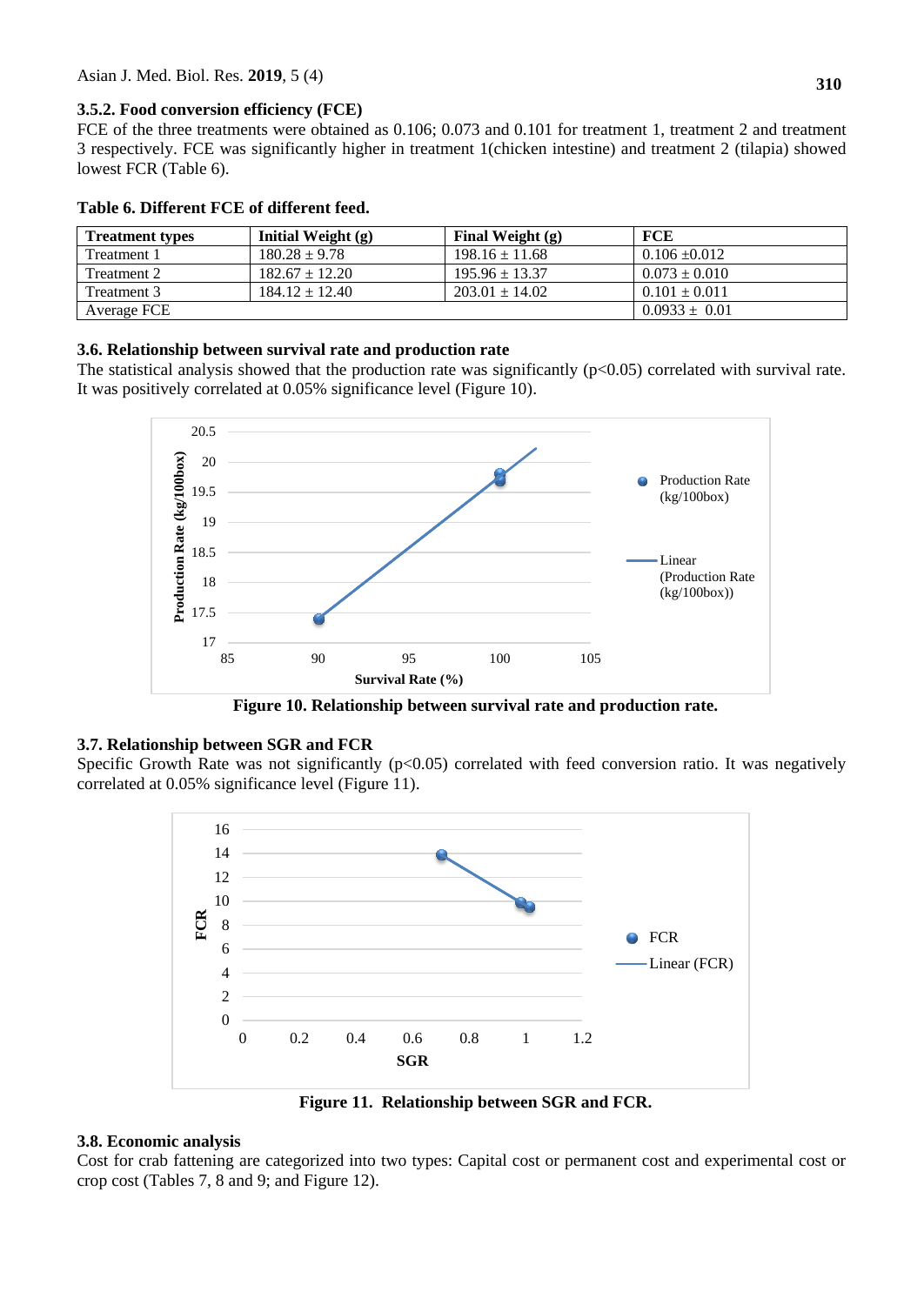| <b>Fixed Cost</b>         | <b>Items</b>               | <b>Unit Cost</b>         | <b>Quantity</b>          | <b>Total Cost</b>  |
|---------------------------|----------------------------|--------------------------|--------------------------|--------------------|
|                           | Plastic box                |                          | 100                      | 100                |
|                           | <b>PVC</b> Pipe            | 2.5                      | 10                       | 25                 |
|                           | Bamboo                     | 2.5                      | 10                       | 25                 |
|                           | Aluminum wire              | $\overline{\phantom{a}}$ | $\overline{\phantom{a}}$ | $\overline{2}$     |
|                           | Nylon wire                 | $\qquad \qquad -$        | $\overline{\phantom{a}}$ | 1.5                |
|                           | <b>Basket</b>              | 1.5                      | 1                        | 1.5                |
|                           | Others                     |                          | $\overline{\phantom{a}}$ | 43                 |
|                           |                            |                          |                          | 198                |
| b. Operational Cost       | female<br>Immature<br>mud  | 1.25                     | 100                      | 125                |
|                           | crab                       |                          |                          |                    |
|                           | Feed (chicken intestine)   | 0.138                    | 18kg                     | 2.5                |
|                           | Labor cost                 |                          |                          | 11                 |
|                           | Transport cost             |                          |                          |                    |
|                           | Depreciation of fixed cost |                          |                          | 12.5               |
|                           |                            |                          |                          | 152                |
| <b>Gross Income</b>       | Items                      | <b>Unit Price</b>        | Quantity                 | <b>Total Price</b> |
|                           | Mature mud crab            | 12                       | 19.94 kg                 | 239                |
| <b>Net Benefit</b>        | $b - c$                    | 239-152                  |                          | 87                 |
| <b>Benefit Cost Ratio</b> | c/b                        | 87/152                   |                          | 0.57               |
|                           |                            |                          |                          |                    |

**Table 7. Cost and benefit of the female mud crab fattening for chicken intestine as feed.**

# **Table 8. Cost and benefit of the female mud crab fattening for Tilapia fish as feed.**

| <b>Fixed Cost</b>          | <b>Items</b>               | <b>Unit Cost</b>         | Quantity                 | <b>Total Cost</b>  |
|----------------------------|----------------------------|--------------------------|--------------------------|--------------------|
|                            | Plastic box                |                          | 100                      | 100                |
|                            | <b>PVC</b> Pipe            | 2.5                      | 10                       | 25                 |
|                            | Bamboo                     | 2.5                      | 10                       | 25                 |
|                            | Aluminum wire              | $\overline{\phantom{0}}$ | ÷                        | 2                  |
|                            | Nylon wire                 | $\blacksquare$           | $\overline{\phantom{0}}$ | 1.5                |
|                            | <b>Basket</b>              | 1.5                      |                          | 1.5                |
|                            | <b>Others</b>              | $\blacksquare$           | $\sim$                   | 43                 |
|                            |                            |                          |                          | 198                |
| <b>B.</b> Operational cost | Immature female mud        | 1.25                     | 100                      | 125                |
|                            | crab                       |                          |                          |                    |
|                            | Feed (tilapia fish)        | 0.355                    | 18.2 kg                  | 6.5                |
|                            | Labor cost                 |                          |                          | 11                 |
|                            | Transport cost             |                          |                          |                    |
|                            | Depreciation of fixed cost |                          |                          | 12.5               |
|                            |                            |                          |                          | 156                |
| <b>Gross Income</b>        | Items                      | <b>Unit Price</b>        | Quantity                 | <b>Total Price</b> |
|                            | Mature mud crab            | 12                       | 17.58 kg                 | 211                |
| <b>Net Benefit</b>         | $b - c$                    | 211-156                  |                          | 55                 |
| <b>Benefit Cost Ratio</b>  | c/b                        | 55/156                   |                          | 0.33               |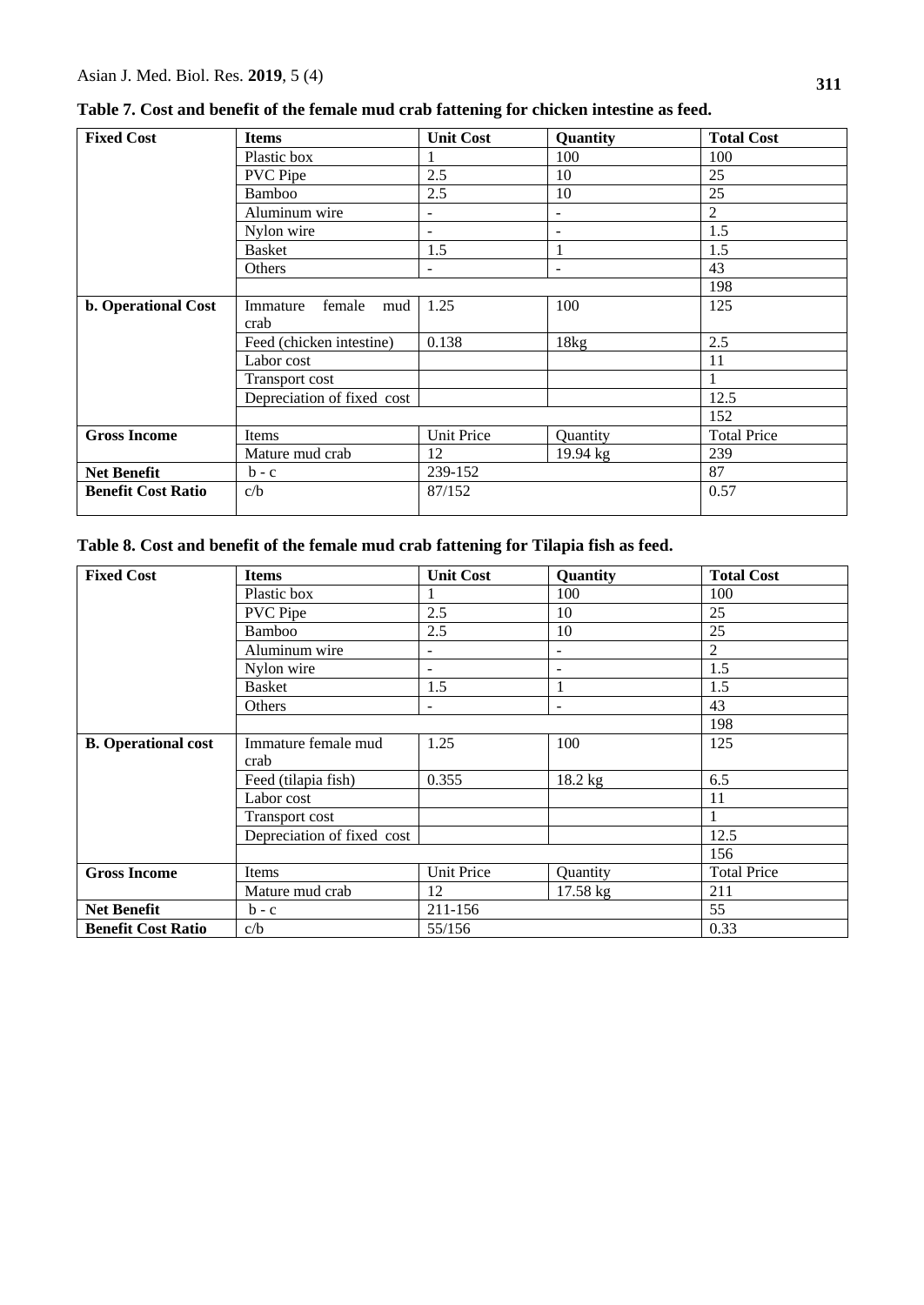| <b>Fixed Cost</b>          | <b>Items</b>                | <b>Unit Cost</b>         | Quantity   | <b>Total Cost (USD)</b> |
|----------------------------|-----------------------------|--------------------------|------------|-------------------------|
|                            | Plastic box                 |                          | 100        | 100                     |
|                            | <b>PVC</b> Pipe             | 2.5                      | 10         | 25                      |
|                            | Bamboo                      | 2.5                      | 10         | 25                      |
|                            | Aluminum wire               | $\blacksquare$           |            | $\overline{2}$          |
|                            | Nylon wire                  | $\overline{\phantom{a}}$ |            | 1.5                     |
|                            | <b>Basket</b>               | 1.5                      |            | 1.5                     |
|                            | Others                      | ۰                        | -          | 43                      |
|                            |                             |                          |            | 198                     |
| <b>b.</b> Operational Cost | Immature female<br>mud crab | 1.25                     | 100        | 125                     |
|                            | Feed (apple snail)          | 0.556                    | 18.4 kg    | 10.25                   |
|                            | Labor cost                  |                          |            | 11                      |
|                            | <b>Transport cost</b>       |                          |            | 6.25                    |
|                            | Depreciation of fixed       |                          |            | 12.5                    |
|                            | cost                        |                          |            |                         |
|                            |                             |                          |            | 165                     |
| <b>Gross Income</b>        | Items                       | <b>Unit Price</b>        | Quantity   | <b>Total Price</b>      |
|                            | Mature mud crab             | 12                       | $20.27$ kg | 243                     |
| <b>Net Benefit</b>         | $b - c$                     | 243-165                  |            | 78                      |
| <b>Benefit Cost Ratio</b>  | c/b                         | 78/165                   |            | 0.47                    |

**Table 9. Cost and benefit of the female mud crab fattening for apple snail as feed.**

Use of Chicken intestine as feed for mud crab fattening practice provided more revenue than rest two other feed.





#### **4. Discussion**

Optimum water quality parameters for crab growth such as salinity range from 10-35ppt, temperature 21-35°C, pH 4-9 and DO over 4 reported by Cholik and Hanafi (1992). Growth of crab is reduced below 20°C (Hill, 1980). The water quality parameters for crab fattening were reported by Begum *et al*., (2009) salinity, 10-18 ppt; temperature: 26-31º C; pH, 7.5-8.7 and dissolved oxygen, 4.0-7.9 mg/l. In the experiment water parameters, such as pH, temperature, salinity and DO were varied from 7.7-8.1 28.4-32.7°C, 17.1-19.3 ppt and 7.7-8.3 mg/L respectively which is acceptable range for crab fattening according to Cholik and Hanafi (1992) and showed similarity with Begum *et al*., (2009). The water quality management is also supported by the study of different researcher (Ali *et al*., 2016; Shabuj *et al*., 2016;Shajib *et al*., 2017; Zafar *et al*., 2017; Rahman *et al*., 2018; Akter *et al*., 2018; Faruk *et al*., 2018; Biswas *et al*., 2018; Billah *et al*., 2019).In the present experiment, 100% survival was obtained for crabs fed with Chicken intestine and Apple snail meat. The other feeds had lower survival rate and it was 90%. The survival rate was not only accredited to the diets but also to the rearing condition (i.e. water quality, management). This observation settled with what has been noted by Baliao *et al*. (1981) and Trino *et al*. (1999), who reported survival rates of 88% and 98%, respectively, at a low stocking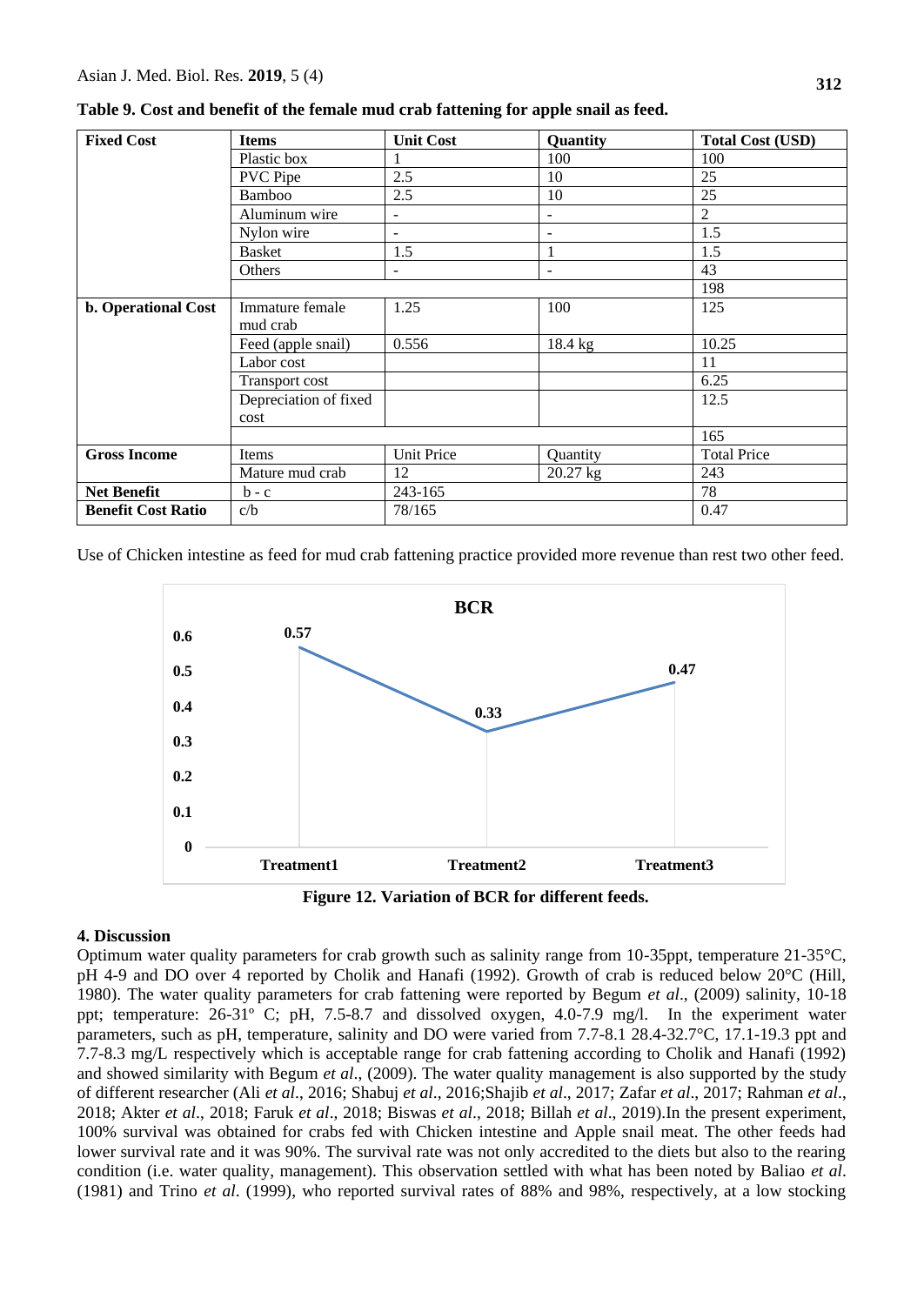density of 0.5 crabs per  $m^2$ . Also Sheen and Wu (1999) had a survival of 93–100% after 63 days using purified diets and reared individually. In the present study, survival was also enhanced by proper feeding and management. Major cause of mud crab mortality during fattening of mud crab is cannibalism (Mirera and Moksens, 2013). No cannibalism occurred in this experiment occur in this experiment as each crab was kept in a separate plastic box. Average weight gain of mud crab (*Scylla Olivacea*) fattening practice was found in the experiment 17.04 ± 3.25g and which is near to Begum *et al*., (2009) (16.24±0.85g). Growth rate per day of *Scylla Serrata* was recorded 1.91, 1.33 and 1.87 for the treatment 1, treatment 2 and treatment 3. Average growth rate was  $1.70 \pm 0.32$  g/day. The result has similarity with the findings of Zafar and Ahsan (2006) and Obayed (1998) who recorded 1.89-1.95 g/day. Specific growth rate was highest in mud crab fed with chicken intestine and it was 1.01 % day<sup>-1</sup>. Tilapia fish and golden apple snail were showed 0.70% day<sup>-1</sup> and 0.98% day<sup>-1</sup>. Rabia (2016) reported that specific growth rate was highest in mud crab fed with golden apple snails and combination of trash fish and golden apple snails at both 1.54% day<sup>-1</sup>. Average Specific growth rate of mud crab in all the treatments was  $1.70 \pm 0.32$  % day<sup>-1</sup> and which was comparable to that of mixed sex mud crab reared in ponds fed with trash fish for 20 days with specific growth rate of  $0.8+0.12\%$  day<sup>-1</sup> (Trino and Rodriguez, 2001). In the present study production of the crabs were 19.82 kg, 17.40 kg and 19.70 kg for the treatment 1, treatment 2 and treatment 3. Average production of crab was 18.97 kg which is near to Rahman (2016). This production rate may be considered good for crab fattening in the plastic box. Significantly higher FCR was observed in Treatment two. FCR was higher in tilapia than other foods. Higher FCR indicated low growth as SGR is inversely related to FCR. Specific growth rate for weight  $SGR<sub>W</sub>$  varied significantly among the treatment. Treatment 1 and Treatment 3 showed comparatively higher growth rate. Statistical analysis indicated that better growth rate was observed in Chicken intestine compared with tilapia and apple snail meat. This result is similar to the findings of Rodriguez *et al.* (2003).The boxes that were used was collected from collection of the farmer. However, he made these boxes by creating holes in color boxes. Each box costs 80 takas including the labor cost. Each of the box can be used for 20 cycle so cost of box per culture is very low. In this study, locally available low cost chicken intestine, tilapia fish (*O. mossambicus*), aplle snail (*Pila globosa*) were used as feed. The earlier studies on the food and feeding of Scylla sp. Hill (1976); Prasad and Neelakantan (1988); Joel and Raj (1983) were used crustaceans, molluscs, fishes etc. Commonly available low cost trash fishes were the main feed used in crab fattening by Rattanachote and Dangwatanakul, (1992). According to the report of Zafar and Ahsan (2006), farmers usually applied the feed at the rate of 5 to 8% of the body weight. Chilok and Hanafi (1992) were used 10-15% of body weight feed rate in every day to reduce the mortality and increased the survival rate up to 85 to 90%. The statistical analysis showed that the correlation coefficient 'r' was 0.999 which was near to +1. So the production rate was positively correlated with survival rate that meant when survival rate increased production rate also increased. Specific growth rate was not significantly  $(p<0.05)$  correlated with feed conversion ratio. Correlation coefficient 'r' was -1 so there was negatively correlation between FCR and SGR that meant when FCR increased SGR decreased. The revenue that is gained from the experiment is significantly higher than the other two feeds. Revenue that is gained from mud crab treated with snail and tilapia did not varied significantly. The present study showed that chicken intestine could be alternative inexpensive feed for mud crab with higher growth and economic performance and it was comparable to Chilok and Hanafi (1992) and Rahman *et al.* (2017). Rabia (2016) reported that Mud crab fed with golden apple snail constitute the high return of investment compared to the other treatments as indicated that low expenses incurred during the conduct of the study because feeds are readily available and this statement was similar for the current experiment where chicken intestine provided highest return .

#### **5. Conclusions**

Present study indicates the utilization of waste as feed for crab fattening practice and reveal potentiality of chicken intestine. From the results of this study, it may be concluded that usage of chicken intestine as feed for fattening of mud crab in plastic box might be better than that of tilapia or apple snail meat as feed. This result might be helpful to reduce the traditional fattening method and motivate the people to adopt the scientific method as well as introducing inexpensive feed. Economic analysis from the present study showed that female mud crab fattening in plastic box can be economically viable through its higher profitability with low cost of investment. Further studies should be done to analyze the quality of meat of crab by feeding chicken intestine as feed and effect of this by product on human health.

#### **Conflict of interest**

None to declare.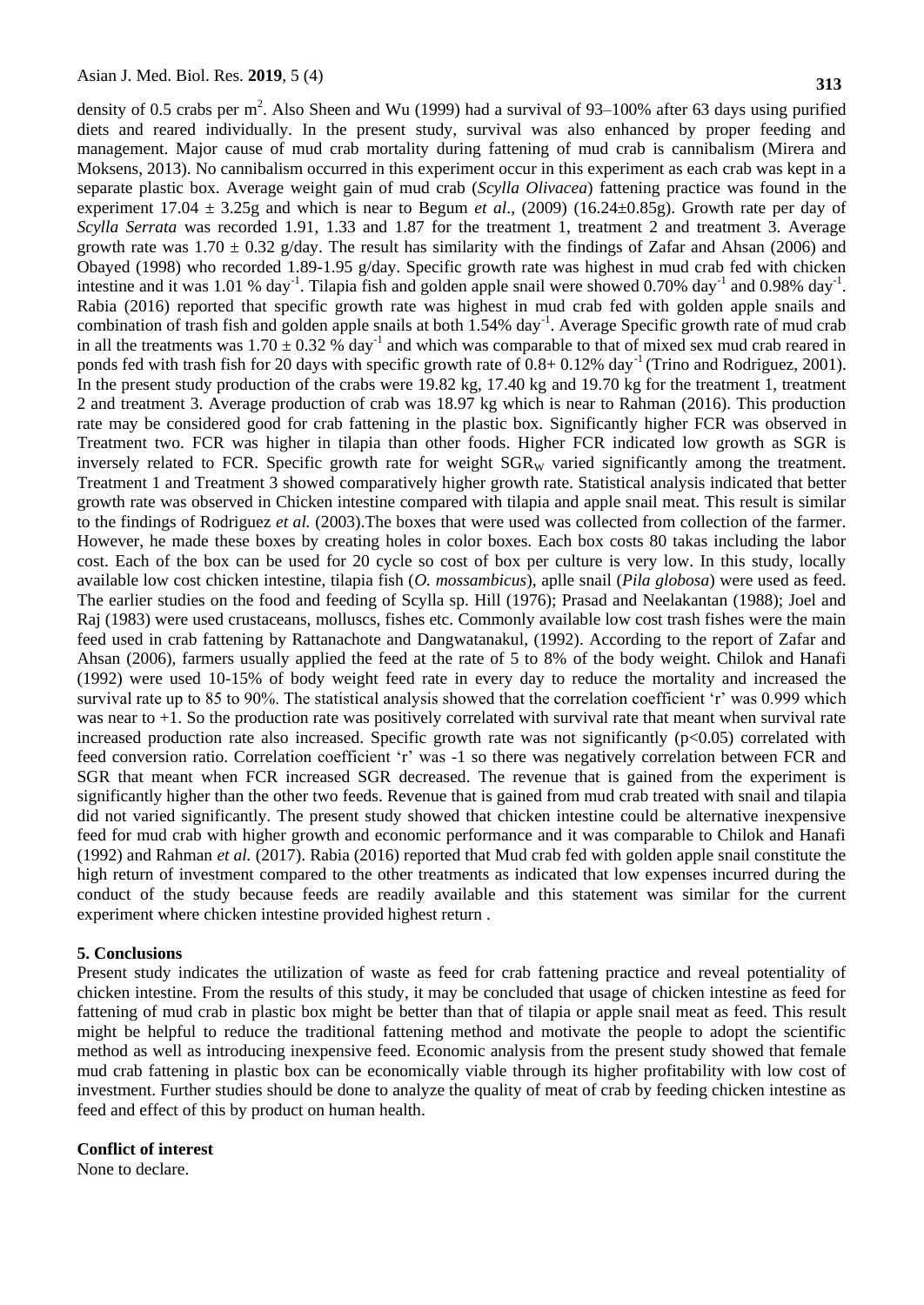#### **References**

- Akter S, MM Rahman, A Faruk, MNM Bhuiyan, A Hossain and AA Asif, 2018. Qualitative and quantitative analysis of phytoplankton in culture pond of Noakhali district, Bangladesh. Int. J. Fish. Aqua. Stud., 6: 371- 375.
- Ali MM, AA Asif, MAI Shabuj, S Vaumik, MA Zafar and BMN Sharif, 2016. Status of polyculture *Pangasius hypophthalmus* with carps in Jhikargacha Upazila of Jessore District, Bangladesh. Int. J. Fish. Aqua. Stud., 4: 423-430.
- Anon, 2003. Potentiality for the Development of a Mollusk Fishery in Coastal Bangladesh, Concept Note (February), SUFER Project, DFID, Bangladesh.
- Asif AA, MA Samad, BMS Rahman, MA Rahman, MH Rahman, SM Yeasmin, and A Nima, 2014. Study on Management of Fish Fry and Fingerling Marketing of Jessore in Bangladesh. Int. J. Bus. Soc. Sci. Res., 2: 127-135.
- Baliao DD, MADL Santosand and NN Franco, 1999. Pen culture of mud crab in mangroves. Aquacul. Ext. Maul., No.29, March (1999). pp. 10.
- Begum M, Shah MMR, Mamun AA, and Alam MJ, 2009. Comparative study of mud crab (*Scylla serrata*) fattening practices between two different systems in Bangladesh. J. Bangladesh Agric. Univ., 7: 151-156.
- Billah MM, MK Uddin, MYA Samad, MZB Hassan, MP Anwar, AHM Kamal, M Shahjahan and AA Asif, 2019. Fertilization effects on the growth of common carp (*Cyprinus carpio*) and Nile tilapia (*Oreochromis niloticus*) and rice yields in an integrated rice-fish farming system. AACL Bioflux, 12:121-132.
- Biswas C, MMM Hossain, AA Asif, B Sarker, MM Billah and MA Ali, 2018. Culture strategies, diseases and their mitigations in mono-sex Nile tilapia farming in Jessore sadar region, Bangladesh. Asian Australas. J. Biosci. Biotechnol., 3:190-200.
- Chandra KJ, AK Paul, DR Das, 2012. A survey on the production and marketing of mud crab, *Scylla serrata* (Forskal, 1755) in the south-western part of Bangladesh. IRJALS, 1:44-55.
- Cholik F and A Hanafi, 1992. A review of the status of the mud crab (*Scylla* sp.) fishery and culture in Indonesia. In Report of the seminar on mud crab culture and trade. Bay of Bengal Programme, Madras. BOBP/REP/51, pp. 13-27.
- De Silva SS and TA Anderson, 1995. Fish Nutrition in Aquaculture. Chapman and Hall Aquaculture Series, London, pp.319.
- Faruk A, A Hossain, AA Asif, MNM Bhuiyan and MJ Sarker, 2018. Culture and management techniques of Vietnamese Koi. Asian Australas. J. Biosci. Biotechnol., 3: 93-105.
- Hill BJ, 1976. Natural food, foregut clearance-rate and activity of the crab *Scylla serrata.* Mar. Biol., 34: 109- 116.
- Hill BJ, 1980. Aspects of the feeding strategy of the predatory crab *Scylla serrata*. Mar. Biol., 55: 209-214.
- Hoque MM, MK AbuHena, MH Idris, OH Ahmed, ASM Saifullah and MM Billah, 2015. Status of some fishery resources in a tropical mangrove estuary of Sarawak, Malaysia. Mar. Biol.Res., 11: 834–846.
- Hossain MA, AA Asif, MA Zafar, MT Hossain, MS Alam and MA Islam, 2015. Marketing of fish and fishery products in Dinajpur and livelihoods of the fish retailers. Int. J. Fish. Aqua. Stud., 3: 86-92.
- Hossain MD, A Hossain, H Rahman, M Rahman, AA Asif, MM Billah and MAI Mondal, 2018. Marketing channels of mud crab (*Scylla serrata*) at Nijhum Dwip, Noakhali, Bangladesh: A value chain analysis. J. Ento. Zool. Stud., 6: 521-527.
- Islam MS, AA Asif, B Sarker, A Satter, M Ahmed, M Rahman, MA Zafar and SM Rahmatullah, 2017. Fry production and its marketing system of North-West fisheries extension project at Parbatipur, Dinajpur, Bangladesh. Asian J. Med. Biol. Res., 3: 368-378.
- Joel DR and PS Raj, 1983. Taxonomic remarks on two species of the genus *Scylla* de Haan (Portunidae: Brachyura) from Pulicat Lake. Indian J. Fish., 30: 13-26.
- Kaleem S, MK AbuHena, A Daud, R Zamri, RH Khalid and MN Hoque, 2016. Community awareness about tangible and intangible benefits of Sibuti mangrove forest, Sarawak, Malaysia. Malaysian Fores., 79:119- 132.
- Keenan CP, 1999. The fourth species of *Scylla*. In ACIAR proceedings. Australian Cen. Int. Agri., 48-58.
- Leela M, MFU Zaman, AA Asif and MA Hossain, 2018. Availability of fish species in fish markets and fish marketing in Noakhali district, Bangladesh. J. Ento. Zool. Stud., 6: 1332-1344.
- Mirera OD and PO Moksnes, 2013. Cannibalistic Interactions of Juvenile Mud Crabs (*Scylla serrate*: Forsskal, 1775): The effect of shelter and crab size. African J. Mar. Sci., 35: 545-553.
- Obayed S, 1998. Study on the culture and fattening of the mud crab Scylla serrata (Forskal) in the great Khulna region. M.Sc. Thesis. Institute of Marine Science University of Chittagong. Chittagong Bangladesh, pp. 87.